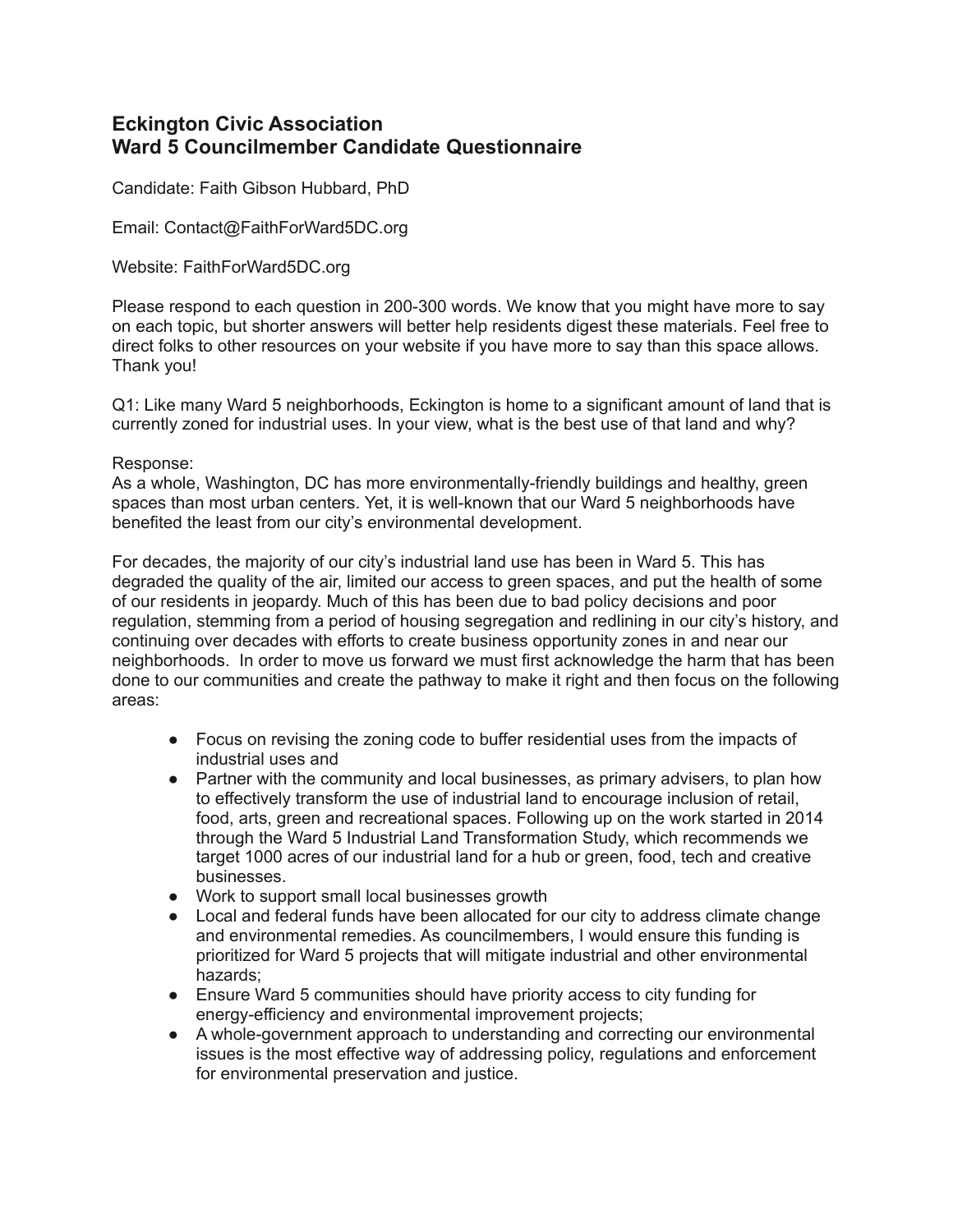Q2: Eckington is bounded by four large arterial roads–New York Avenue, Florida Avenue, North Capitol Street, and Rhode Island Avenue. Do you think those corridors should be transformed, and if so, how?

#### Response:

The fastest approach to making streets in Eckington safer is to take a holistic approach to improving street safety for the entire neighborhood. Rethinking street safety in Eckington will have to be approached in a multimodal way to balance out the needs of the community – to prioritize all the ways members of the community use the roads. To meet the current needs of the community, I would focus in the following areas:

- Expanded public transportation access for more Ward 5 neighborhoods;
- Safe and protected routes for cyclists, pedestrians and other means of transportation;
- Plan toward the goal of reducing of car ownership and usage but work to meet the current multimodal transportation needs of residents and other community partners; and,
- Rethink our roadways to create fair and effective ways for neighbors to share the roads, prioritizing the safety of pedestrians.

My first approach would be to work with the community – ANC commissioners, the civic association, and neighbors – and DDOT to identify the issues plaguing the community regarding the influx of traffic to the community. The most important part is for DDOT to keep the lines of communication open with the community about possible solutions and to truly vet the potential solutions to help improve the immediate conditions and overall safety. I am committed to continuing to work closely with the community and DDOT to have treatments applied to problem areas to immediately slow down traffic in the community. There are basic levels of enforcement, traffic calming measures, providing buffering zones to slow traffic or discourage traffic from coming down neighborhood streets, raised crosswalks and pedestrian safety measures, strategically adding bike lanes where appropriate, realizing parking in the community is necessary, and adding signage to promote awareness are ways to make immediate strides toward safety. The most critical elements to getting to safer streets in Eckington are to keep the lines of communication open, think about street safety holistically through a multimodal lens, and to work WITH the community on finding the best solutions for overall safety.

Q3: Eckington has been impacted by armed carjackings and homicides in recent years. At the same time, Eckington residents have also expressed concerns about policing in D.C. How would you approach public safety as a Ward 5 Councilmember? Do you have thoughts about the revision of the D.C. criminal code that is underway or other policy changes being considered?

## Response:

I believe in a balanced approach that includes prevention and intervention, as well as accountability, consequences, and responsiveness to stop the terror that is playing out in our communities. We need a public health approach that also includes coordination and communication between law enforcement, community-based organizations and our court system. As a community we have an opportunity to change the current climate of violence in our community by working to:

- Address the root causes of violence and crime and focus on holistic, community-centered solutions;
- Invest in prevention, intervention and appropriate responses
- Ensure that we have an adequate police force that can effectively serve our community; investing in training and best practices to reduce harm caused by police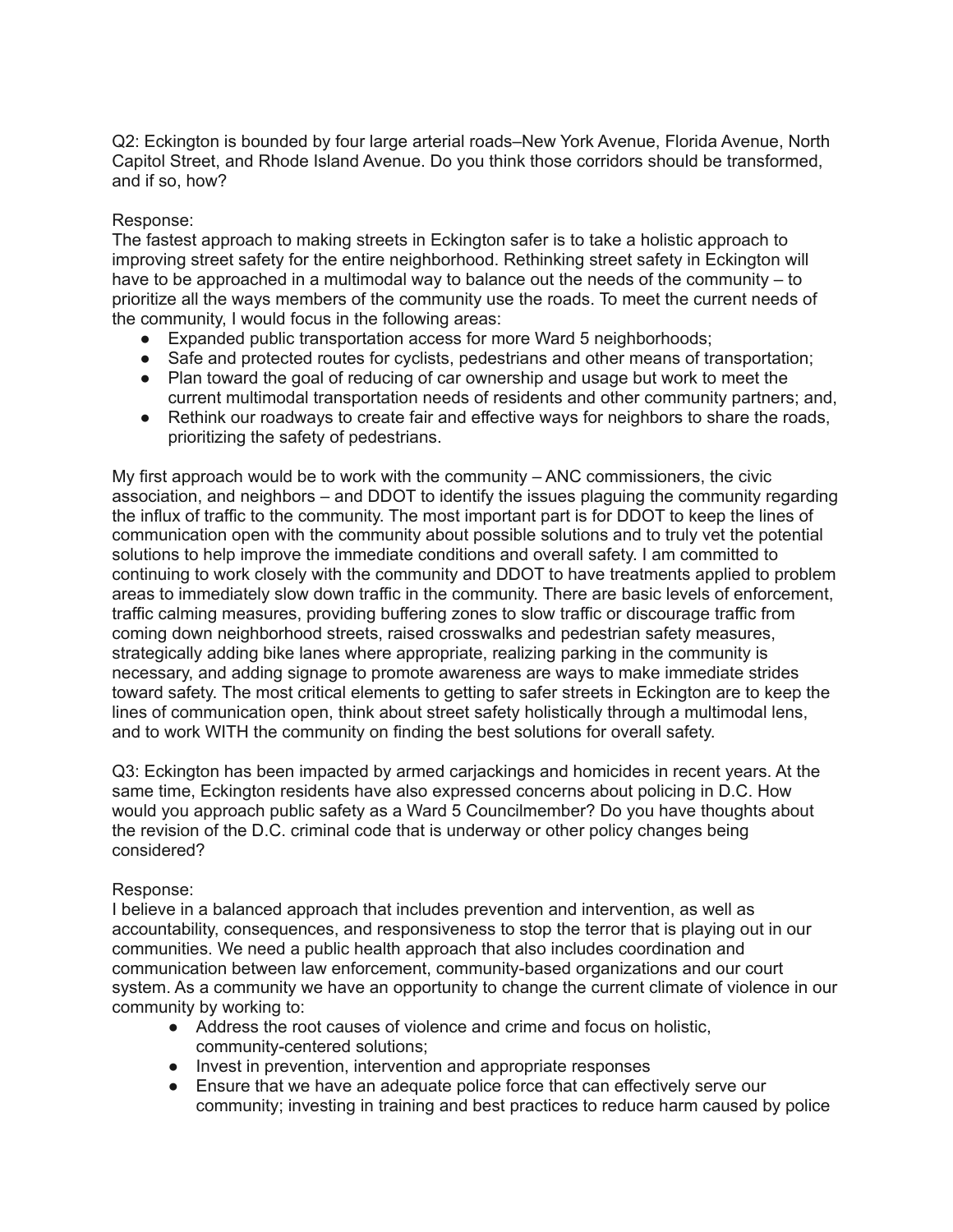and continuing to modernize our police force to enable positive partnerships with the community

- Refocus our systems on a more people-centered approach to violence and public safety
- Increase funding to support the growth and expansion of community-based mental health providers to meet the unique needs of communities and prioritize the ability of new mental health facilities to be located within communities with the greatest need
- Establish a Rapid Response team to offer immediate support to communities in crisis and experiencing violence but are not currently connected to a violence interruption partner. The Rapid Response team would include members from the ONSE office, OAG's Cure the Streets, and Building Blocks DC.
- Promote transparency regarding how funding is spent on public safety efforts by developing a comprehensive framework of public safety investments in the District.
- Scale community outreach efforts to share with communities what efforts are operating in the public safety space and how the programs/resources can be supportive of community needs (i.e. establish a website or portal where residents can access information about the programs and make support requests).
- Use MPD data to better inform our community violence prevention efforts. Expand opportunities for data sharing across violence interruption programs and MPD to be more strategic and community-focused.
- Balance our public safety funding to include more robust violence interrupter staffing and community intervention programming.

In the space of public safety and support we have quite a bit of work to do. I am open to revisions to the DC code but would want to convene the right partners and stakeholders to support that process. I believe groups like the DC Justice Lab, Black Swan, violence interruption and returning citizens partners, and others need to be at the table to ensure the right steps are taken to make sure we are not just creating more punitive measures but also thinking about opportunities for prevention, interventions, and ways to invest in our communities as a part of our long-term strategies.

Q4: Eckington residents are concerned about air pollution from the Fort Myer asphalt plant, vehicles on large nearby arterial roads, and the like. How would you approach this and other environmental issues in Ward 5?

## Response:

Our city is one of the greenest and environmentally friendly cities in the United States. Our city has more environmentally friendly, new buildings and green spaces than most urban centers. Yet, it is well-known that our Ward 5 neighborhoods benefit the least from this status – the asphalt plant located in Eckington is an example of how we MUST do better and think more critically about the colocation of industrial uses adjacent to residential areas and the impact and harm caused right now and over time.

Ward 5 has always been the location of the majority of our city's industrial land use, which has degraded the quality of the air, limited the access to green spaces, and put the health of some of our residents in jeopardy. Much of this has been due to bad policy and poor regulation, stemming from a time in our city's history of housing segregation and redlining, and continuing over decades with efforts to create business opportunity zones in and near our neighborhoods.

I believe that our city resources to address the issues impacting our community, but we must make sure those resources are directed to the needs of our community by: